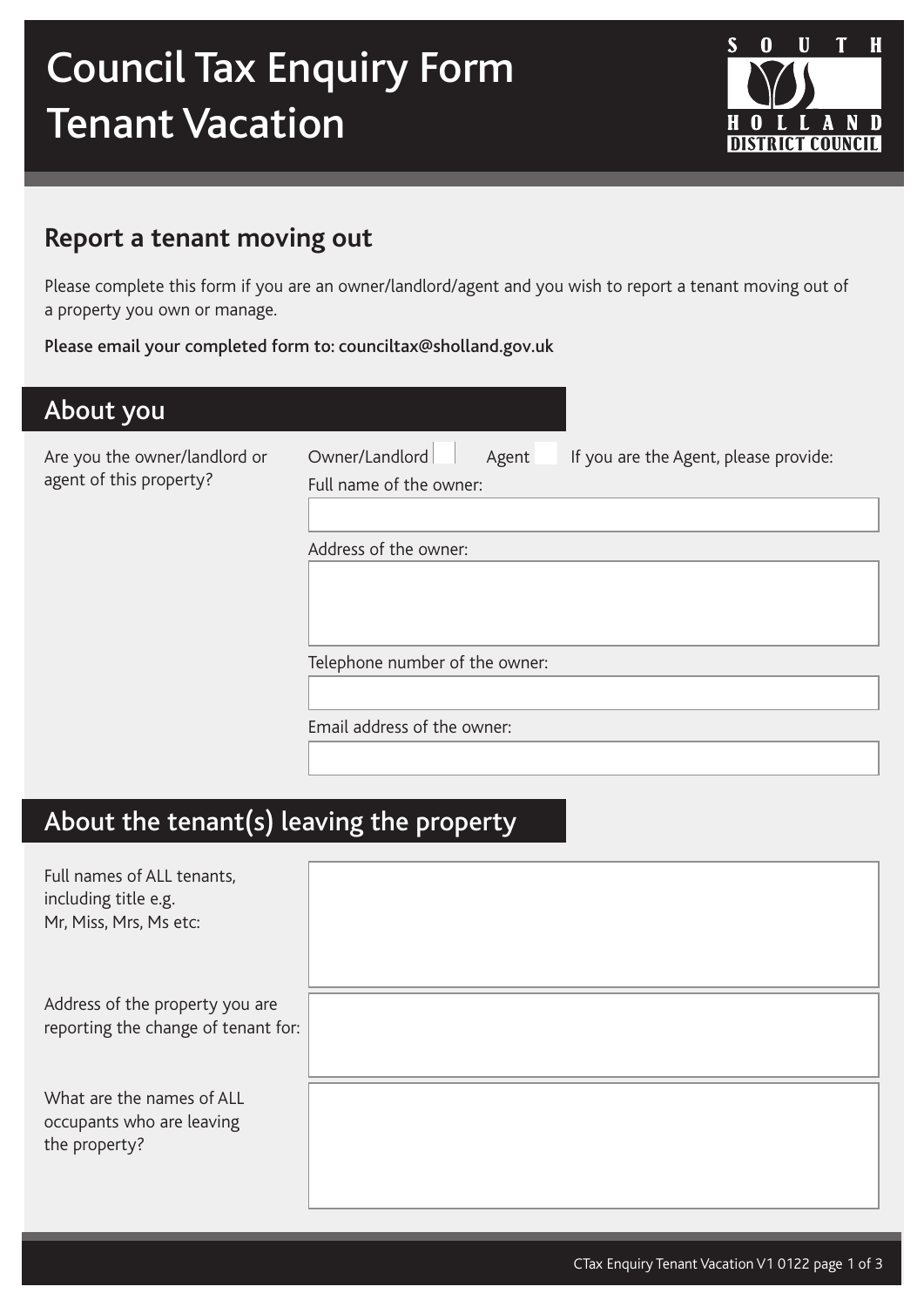| Please confirm the date<br>the tenants moved out:                         |                                                                                                             |
|---------------------------------------------------------------------------|-------------------------------------------------------------------------------------------------------------|
| Please confirm the tenancy<br>end date:                                   |                                                                                                             |
| Was the property unfurnished<br>from the date your tenants<br>moved out?  | No <sub>l</sub><br>Yes<br>If No, please confirm the date the furniture was removed:                         |
|                                                                           | If some furniture remains in the property, please provide details of the<br>furniture left in the property: |
|                                                                           |                                                                                                             |
| Was the property let as<br>furnished or unfurnished?                      | Unfurnished<br>Furnished                                                                                    |
| Please provide the tenant's<br>forwarding address, including<br>postcode: |                                                                                                             |

Please provide any further information you wish to tell us about.

*If you are not aware of a forwarding address please include any information here that may help us contact the tenant e.g. employer or family address.*